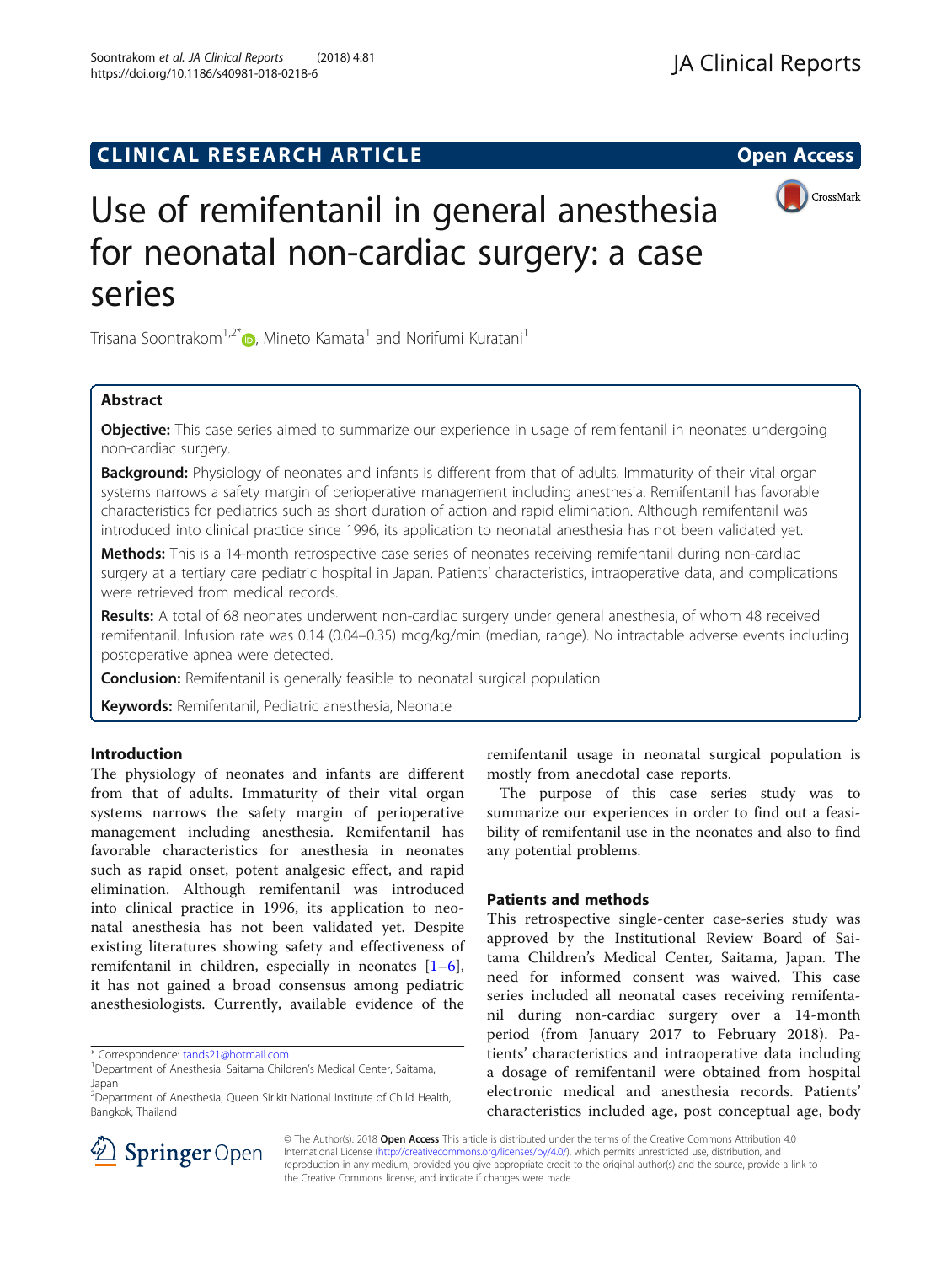weight, gender, underlying disease (with or without cardiac diseases), diagnosis, and operation. Intraoperative data included anesthetic time, operative time, airway management, ability of tracheal extubation in operating room (OR), dosage of remifentanil, and cardiovascular and respiratory complications. All patients received general anesthesia with neuromuscular blocking agent (rocuronium) and the American Society of Anesthesiologists (ASA) standard monitoring (with or without arterial line). Airway management was endotracheal tube intubation. Data pertaining to a dosage of remifentanil, duration of surgery and anesthesia, hemodynamics, and complications were recorded. Postoperative data included postoperative apnea, re-intubation following immediate postoperative extubation in the operating room, and desaturation.

Average infusion rate of remifentanil was calculated by a total dose per body weight divided by duration of infusion. Data are expressed as mean ± standard deviation (SD), median with range or number (percentage), where appropriate. Data were analyzed using the SPSS program.

## Results

A total of 68 neonates underwent non-cardiac surgery, 46 of whom received remifentanil (Table 1). Patients' characteristics are shown in Table [2](#page-2-0). Twenty-eight out of 46 cases received sevoflurane combined with remifentanil, and the remaining 18 cases received remifentanil with other sedative medications during surgery. While six of them obtained midazolam and another six patients received nitrous oxide for sedation, no sedative drugs were used in the remaining. Infusion rate of remifentanil was titrated according to intraoperative hemodynamics. Hypotension occurred in 11 cases. It was defined as a > 20% decrease of systolic blood pressure compared with the blood pressure before anesthesia. Four patients had preoperative respiratory complications. They were intubated before surgery and were not extubated after surgery. Endotracheal tube was removed in the operating room in 26 cases. Bradycardia occurred in only one case, which recovered spontaneously without medical treatment. For postoperative analgesia, eight cases received acetaminophen and 38 cases received local anesthetic infiltration. There was one case that had postoperative desaturation because of upper airway obstruction by macroglossia and oropharyngeal secretion, which was successfully treated by repositioning and suction. Postoperative apnea was not reported in any cases during the first 24 h after surgery.

## **Discussion**

According to our case review, remifentanil was used in patients with a variety of backgrounds and diseases, suggesting that it is potentially useful in a broad range of neonatal surgical patients. Remifentanil has a short context sensitive

## Table 1 Surgical procedures

| Procedures                                | Number (percentage) |
|-------------------------------------------|---------------------|
| Abdominal surgery                         |                     |
| Explor-lap with small bowel anastomosis   | 7(15%)              |
| Colostomy                                 | 8 (17%)             |
| Gastrostomy                               | 1(2%)               |
| Lap Ramstedt's operation (pyloromyotomy)  | 1(2%)               |
| Lap Ladd's surgery for duodenal atresia   | 2(4%)               |
| Lap Diamond surgery                       | 3(7%)               |
| Laparoscopic surgery                      | $1(2\%)$            |
| Release intestinal twisting               | 1(2%)               |
| Renal tumor remove                        | 1(2%)               |
| Anorectal surgery                         |                     |
| Cutback operation                         | 4 (9%)              |
| Thoracic surgery                          |                     |
| Thoracoscopic for esophageal atresia      | 3(7%)               |
| Open thoracotomy                          | 1(2%)               |
| Neurosurgery                              |                     |
| VP shunt                                  | $1(2\%)$            |
| Craniotomy with remove hematoma           | 1(2%)               |
| Repair of myelomeningocele                | 5 (11%)             |
| Cerebral tumor remove                     | 1(2%)               |
| Ophthalmology surgery                     |                     |
| Len reconstruction                        | 2(4%)               |
| Other surgery                             |                     |
| Central catheter insertion                | 2(4%)               |
| Percutaneous pulmonary artery angioplasty | 1(2%)               |

half-time, and its pharmacokinetics is influenced by age including neonates [\[7](#page-3-0)]. Therefore, the use of remifentanil in neonate is possibly safer compared to fentanyl which may result in over dosage and require postoperative artificial ventilation. Concerning a safety of remifentanil, numerous studies reported stable hemodynamics during an infusion of remifentanil [\[4\]](#page-3-0); however, a bolus dose or a high infusion rate should be avoided in cases having possible dehydration. Generally, a recommended dosage for intubation of remifentanil was about 2 mcg/kg. However, the intubation dose was not included in the average dosage of remifentanil reported in this study. Additionally, remifentanil is useful in premature and full-term infants because it results in rapid emergence and low incidence of postoperative apnea [[8](#page-3-0)]. In the present case series, no cardiovascular complications or respiratory depression was detected postoperatively. Regarding the effectiveness of remifentanil, some studies showed that remifentanil provided better intraoperative anesthesia and analgesia and faster postoperative recovery compared with other opioids [[8](#page-3-0), [9](#page-3-0)]. Moreover, remifentanil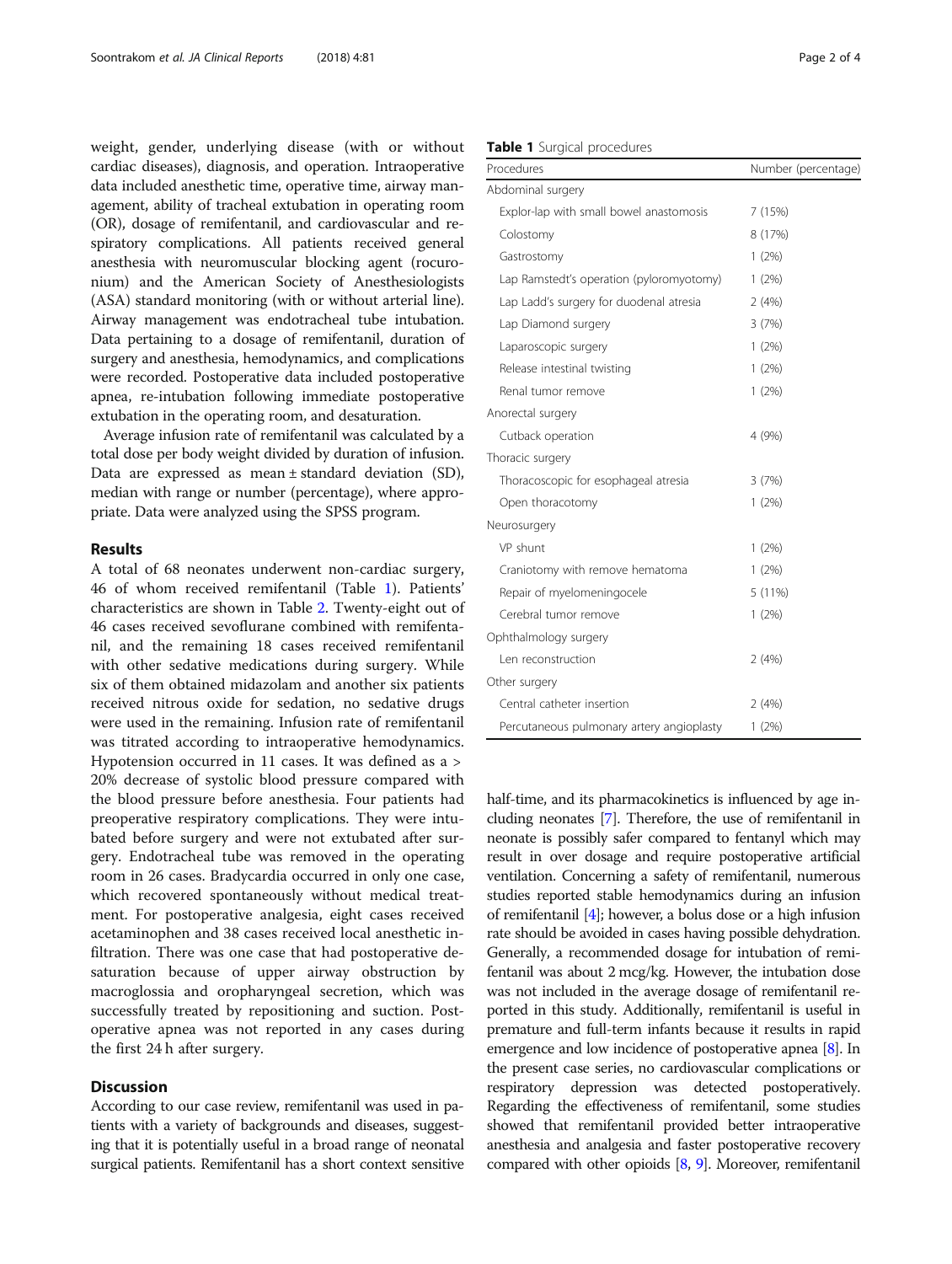Time of extubation (min) 15 (6–32) Data are expressed as mean ± standard deviation, median (range) or number (percentage)

mHR (bpm)  $149 \pm 15$ mMBP (mmHg)  $44 \pm 8$ 

PCA post conceptual age, BW body weight, U/D underlying disease, ASA PS American Society of Anesthesiologists Physical Status, kg kilograms, min minutes, bpm beat per minute, mmHg millimeter of mercury

Mean of remifentanil rate (mcg/kg/min) 0.14 (0.036–0.348)

is useful to control surgical stress response. Therefore, the use of remifentanil is trendy in cardiac surgery [[9](#page-3-0)].

Twenty out of 46 remifentanil-receiving cases were remained intubated postoperatively. There were many reasons why those patients were not extubated in the OR. A decision of an attended anesthesiologist for extubation depended on the times that the surgery started and finished, uneventful intraoperative events, and unsuccessful intraoperative resuscitation. The operations of the patients who remained intubated usually finished at late night and caused critically ill conditions. Most patients required inotropic medications. Another reason was heavy pre-anesthetic sedative administration. Therefore, less remifentanil was intended to use in this group of patients.

Some patients received intravascular acetaminophen or local anesthetic infiltration for postoperative analgesia. Although there are a few evidence of hyperalgesia following the use of a high-dose remifentanil, the dosage administered in neonatal cases can be slightly higher than that in adults [\[9](#page-3-0), [10\]](#page-3-0). Therefore, future studies regarding hyperalgesia in neonatal populations should be investigated.

Remifentanil is used worldwide especially in the developed country. However, it is not available in many countries specifically in the developing countries because of its high cost (fentanyl 0.1 mg = 202JPY, remifentanil 2 mg = 1080JPY).

The limitation of this study is a retrospective study design. The case series study lacks comparison groups; therefore, collected data may be biased and incomplete. Despite that, this study is useful to generate an area for further studies including an appropriate dose range of remifentanil in neonates.

#### Conclusion

In our experiences, remifentanil is generally feasible to the neonatal surgical population. Remifentanil might be beneficial to the patients who had been anticipated to extubate immediately after surgery. No intractable adverse events due to remifentanil were found in our retrospective chart review. The prospective formal clinical research would be warranted to establish the rational use of remifentanil in the neonatal surgical population.

#### Acknowledgements

Special thanks to Dr. Hisuka Kotaro, for his helpful translate data from Japanese to English language.

#### Funding

None.

#### Availability of data and materials

The datasets used and/or analyzed during the current study are available from the corresponding author on reasonable request.

#### Authors' contributions

All authors read and approved the final version of the manuscript.

#### Ethics approval and consent to participate

Institutional Review Board of Saitama Children's Medical Center, Saitama, Japan, approved. The need for informed consent was waived.

### Consent for publication

Not applicable.

#### Competing interests

The authors declare that they have no competing interests.

#### Publisher's Note

Springer Nature remains neutral with regard to jurisdictional claims in published maps and institutional affiliations.

#### Received: 11 October 2018 Accepted: 23 November 2018 Published online: 07 December 2018

#### References

- 1. Davis PJ, Adrian B, Andrew D, et al: Pharmacology of Pediatric Anesthesia. Smith's Anesthesia for Infants and Children, 8<sup>th</sup> Ed. Edited by Davis PJ, Franklyn PC, Etsuro KM, Philadelphia, Elsevier, 2011. p. 218–219.
- 2. Welzing L, Roth B. Experience with remifentanil in neonates and infants. Drugs. 2006;66(10):1339–50.
- 3. Sivak EL, Davis PJ. Review of the efficacy and safety of remifentanil for the prevention and treatment of pain during and after procedures and surgery. Local Reg Anesth. 2010;3:35–43.

surgery

<span id="page-2-0"></span>

| Soontrakom et al. JA Clinical Reports | $(2018)$ 4:81 | Page 3 of 4 |
|---------------------------------------|---------------|-------------|
|                                       |               |             |

| <b>Table 2</b> Neonatal cases given remifentanil infusion during |                                           |  |  |
|------------------------------------------------------------------|-------------------------------------------|--|--|
| surgery                                                          |                                           |  |  |
| Age (days)                                                       | $2(0-27)$                                 |  |  |
|                                                                  | $\sim$ $\sim$ $\sim$ $\sim$ $\sim$ $\sim$ |  |  |

| surgery                   |                  |
|---------------------------|------------------|
| Age (days)                | $2(0-27)$        |
| PCA (weeks)               | 38.9 (31.7-43.7) |
| BW (kg)                   | 2.91 (1.56-4.10) |
| Gender (male)             | 19 (41%)         |
| U/D with cardiac diseases | 9(20%)           |
| ASA                       |                  |
| 1                         | 1(2%)            |
| $\mathfrak{D}$            | 10 (22%)         |
| 2e                        | 7(15%)           |

3 12 (26%) 3e 11 (24%) 4 0 (0%) 4e 5 (11%) Duration of surgery (min)  $120 \pm 78$ Duration of anesthesia (min)  $189 \pm 82$